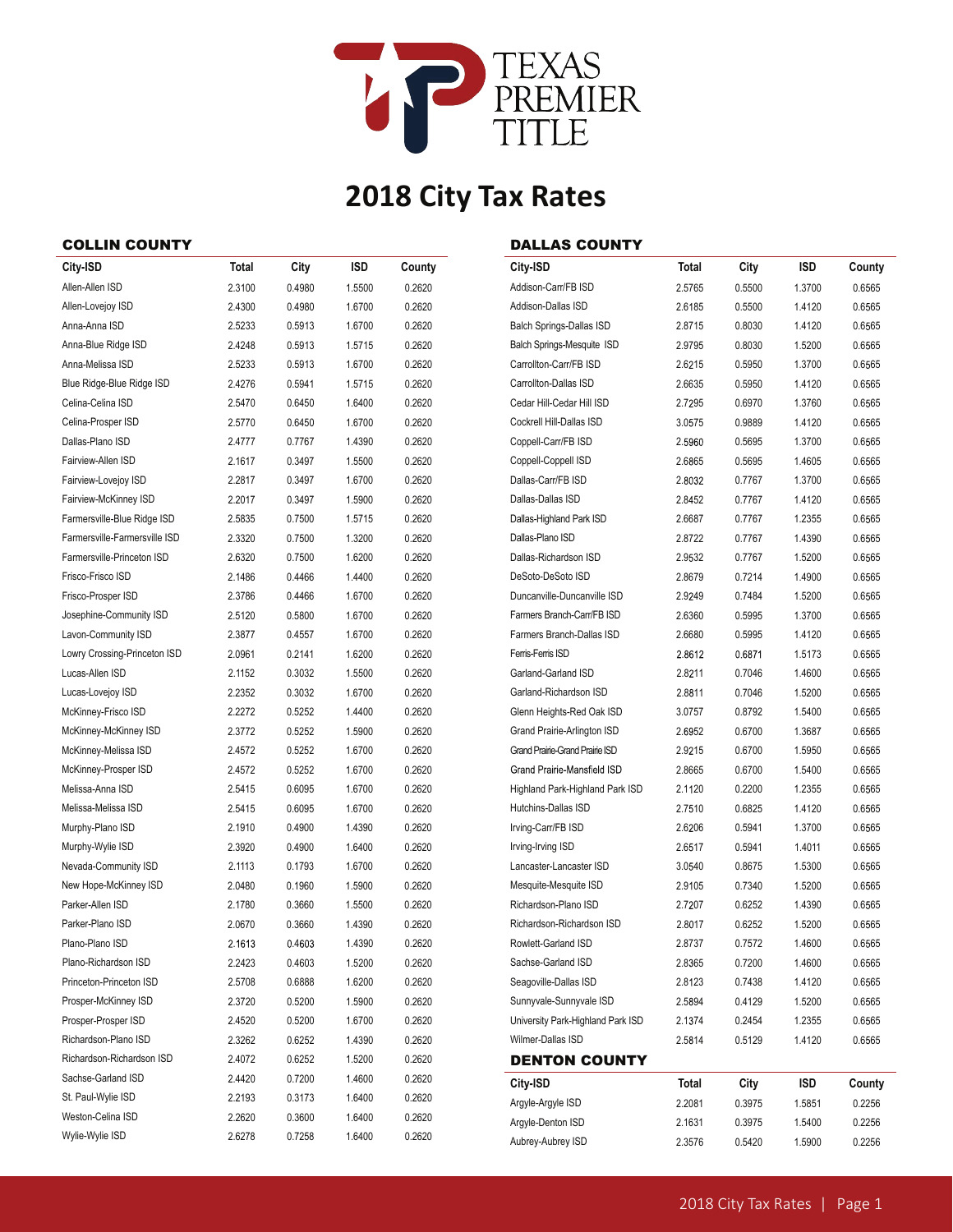# DENTON COUNTY (cont.)

| City-ISD                        | Total        | City   | ISD    | County |
|---------------------------------|--------------|--------|--------|--------|
| Aubrey-Denton ISD               | 2.3076       | 0.5420 | 1.5400 | 0.2256 |
| Aubrey-Pilot Point ISD          | 2.1376       | 0.5420 | 1.3700 | 0.2256 |
| Bartonville-Argyle ISD          | 2.0036       | 0.1929 | 1.5851 | 0.2256 |
| Carrollton-Carrollton/FB ISD    | 2.1905       | 0.5950 | 1.3700 | 0.2256 |
| Carrollton-Lewisville ISD       | 2.2280       | 0.5950 | 1.4075 | 0.2256 |
| The Colony-Carrollton/FB ISD    | 2.2581       | 0.6625 | 1.3700 | 0.2256 |
| The Colony-Lewisville ISD       | 2.2956       | 0.6625 | 1.4075 | 0.2256 |
| The Colony-Little Elm ISD       | 2.5281       | 0.6625 | 1.6400 | 0.2256 |
| Copper Canyon-Denton ISD        | 2.0631       | 0.2975 | 1.5400 | 0.2256 |
| Copper Canyon-Lewisville ISD    | 1.9306       | 0.2975 | 1.4075 | 0.2256 |
| Corinth-Denton ISD              | 2.2956       | 0.5300 | 1.5400 | 0.2256 |
| Corinth-Lake Dallas ISD         | 2.4256       | 0.5300 | 1.6700 | 0.2256 |
| Denton-Argyle ISD               | 2.4311       | 0.6205 | 1.5851 | 0.2256 |
| Denton-Aubrey ISD               | 2.4361       | 0.6205 | 1.5900 | 0.2256 |
| Denton-Denton ISD               | 2.3861       | 0.6205 | 1.5400 | 0.2256 |
| Denton-Krum ISD                 | 2.3861       | 0.6205 | 1.5400 | 0.2256 |
| Double Oak-Denton ISD           | 1.9956       | 0.2300 | 1.5400 | 0.2256 |
| Double Oak-Lewisville ISD       | 1.8631       | 0.2300 | 1.4075 | 0.2256 |
| Flower Mound-Argyle ISD         | 2.2496       | 0.4390 | 1.5851 | 0.2256 |
| Flower Mound-Lewisville ISD     | 2.0721       | 0.4390 | 1.4075 | 0.2256 |
| Frisco-Frisco ISD               | 2.1122       | 0.4466 | 1.4400 | 0.2256 |
| Frisco-Lewisville ISD           | 2.0797       | 0.4466 | 1.4075 | 0.2256 |
| Frisco-Little Elm ISD           | 2.3122       | 0.4466 | 1.6400 | 0.2256 |
| Highland Vlg-Frisco ISD         | 2.2286       | 0.5630 | 1.4400 | 0.2256 |
| Highland Vlg-Lewisville ISD     | 2.1961       | 0.5630 | 1.4075 | 0.2256 |
| Justin-Northwest ISD            | 2.3656       | 0.6500 | 1.4900 | 0.2256 |
| Krugerville-Aubrey ISD          | 2.2056       | 0.3900 | 1.5900 | 0.2256 |
| Krum-Krum ISD                   | 2.4131       | 0.6475 | 1.5400 | 0.2256 |
| Lake Dallas-Lake Dallas ISD     | 2.5573       | 0.6618 | 1.6700 | 0.2256 |
| Lakewood Village-Little Elm ISD | 2.1656       | 0.3000 | 1.6400 | 0.2256 |
| Lewisville-Lewisville ISD       | 2.0692       | 0.4361 | 1.4075 | 0.2256 |
| Lewisville-Little Elm ISD       | 2.3017       | 0.4361 | 1.6400 | 0.2256 |
| Little Elm-Little Elm ISD       | 2.5155       | 0.6499 | 1.6400 | 0.2256 |
| Pilot Point-Pilot Point ISD     | 2.1422       | 0.5466 | 1.3700 | 0.2256 |
| Ponder-Krum ISD                 | 2.4033       | 0.6377 | 1.5400 | 0.2256 |
| Ponder-Ponder ISD               | 2.3311       | 0.6377 | 1.4678 | 0.2256 |
| Roanoake-Northwest ISD          | 2.0907       | 0.3751 | 1.4900 | 0.2256 |
| Sanger-Krum ISD                 | 2.4447       | 0.6791 | 1.5400 | 0.2256 |
| Sanger-Sanger ISD               | 2.2767       | 0.6791 | 1.3721 | 0.2256 |
| <b>ELLIS COUNTY</b>             |              |        |        |        |
| City-ISD                        | <b>Total</b> | City   | ISD    | County |
| Ennis-Ennis ISD                 | 2.6205       | 0.7100 | 1.5400 | 0.3705 |
| Ferris-Ferris ISD               | 2.5749       | 0.6871 | 1.5173 | 0.3705 |
| Italy-Italy ISD                 | 2.7424       | 0.8529 | 1.5190 | 0.3705 |
| Maypearl-Maypearl ISD           | 2.4738       | 0.8143 | 1.2890 | 0.3705 |
| Midlothian-Midlothian ISD       | 2.6187       | 0.7082 | 1.5400 | 0.3705 |
| Milford-Milford ISD             | 1.9982       | 0.4577 | 1.1700 | 0.3705 |
| Ovilla-Red Oak ISD              | 2.5705       | 0.6600 | 1.5400 | 0.3705 |
| Palmer-Palmer ISD               | 2.5555       | 0.7500 | 1.4350 | 0.3705 |
| Red Oak-Red Oak ISD             | 2.6160       | 0.7055 | 1.5400 | 0.3705 |
| Waxahachie-Waxahachie ISD       | 2.6044       | 0.6800 | 1.5539 | 0.3705 |
| GRAYSON COUNTY                  |              |        |        |        |
| City-ISD                        | Total        | City   | ISD    | County |
| <b>Bells-Bells ISD</b>          | 2.7179       | 0.5938 | 1.5050 | 0.6191 |
| Collinsville-Collinsville ISD   | 2.4325       | 0.3838 | 1.4296 | 0.6191 |

| City-ISD                       | <b>Total</b> | City   | ISD    | County |
|--------------------------------|--------------|--------|--------|--------|
| Denison-Denison ISD            | 2.7517       | 0.6334 | 1.4992 | 0.6191 |
| Gunter-Gunter ISD              | 2.8491       | 0.6100 | 1.6200 | 0.6191 |
| Howe-Howe ISD                  | 2.7391       | 0.5700 | 1.5500 | 0.6191 |
| Pottsboro-Pottsboro ISD        | 2.3996       | 0.6305 | 1.1500 | 0.6191 |
| Sherman-Sherman ISD            | 2.6954       | 0.4273 | 1.6490 | 0.6191 |
| Tom Bean-Tom Bean ISD          | 2.4765       | 0.5674 | 1.2900 | 0.6191 |
| Van Alstyne-Van Alstyne ISD    | 2.8350       | 0.5959 | 1.6200 | 0.6191 |
| Whitesboro-Whitesboro ISD      | 2.3477       | 0.3636 | 1.3650 | 0.6191 |
| Whitewright-Whitewright ISD    | 2.5821       | 0.6430 | 1.3200 | 0.6191 |
| <b>JOHNSON COUNTY</b>          |              |        |        |        |
| City-ISD                       | <b>Total</b> | City   | ISD    | County |
| Alvarado-Alvarado ISD          | 2.6426       | 0.7096 | 1.4610 | 0.4720 |
| Burleson-Burleson ISD          | 2.8770       | 0.7350 | 1.6700 | 0.4720 |
| Cleburne-Cleburne ISD          | 2.9060       | 0.8040 | 1.6300 | 0.4720 |
| Crowley-Crowley ISD            | 2.8510       | 0.7090 | 1.6700 | 0.4720 |
| Godley-Godley ISD              | 2.5520       | 0.5400 | 1.5400 | 0.4720 |
| <b>Grandview-Grandview ISD</b> | 2.4844       | 0.7463 | 1.2661 | 0.4720 |
| Joshua-Joshua ISD              | 2.7673       | 0.7753 | 1.5200 | 0.4720 |
| Keene-Keene ISD                | 2.7709       | 0.8978 | 1.4011 | 0.4720 |
| Mansfield-Mansfield ISD        | 2.7220       | 0.7100 | 1.5400 | 0.4720 |
| Rio Vista-Rio Vista ISD        | 2.7120       | 0.6400 | 1.6000 | 0.4720 |
| Venus-Venus ISD                | 2.9414       | 0.8799 | 1.5895 | 0.4720 |
| <b>KAUFMAN COUNTY</b>          |              |        |        |        |
| City-ISD                       | <b>Total</b> | City   | ISD    | County |
| Crandall-Crandall ISD          | 2.9172       | 0.7600 | 1.5400 | 0.6172 |
| Forney-Forney ISD              | 2.7783       | 0.6211 | 1.5400 | 0.6172 |
| Kaufman-Kaufman ISD            | 3.0659       | 0.8987 | 1.5500 | 0.6172 |
| Kemp-Kemp ISD                  | 2.9754       | 0.8442 | 1.5140 | 0.6172 |
| Mabank-Mabank ISD              | 2.4456       | 0.4634 | 1.3650 | 0.6172 |
| Terrell-Terrell ISD            | 2.9811       | 0.7642 | 1.5997 | 0.6172 |
| <b>PARKER COUNTY</b>           |              |        |        |        |
| City-ISD                       | <b>Total</b> | City   | ISD    | County |
| Aledo-Aledo ISD                | 2.5877       | 0.3779 | 1.5950 | 0.6148 |
| Azle-Azle ISD                  | 2.6111       | 0.6673 | 1.3290 | 0.6148 |
| Millsap-Brock ISD              | 2.6148       | 0.3800 | 1.6200 | 0.6148 |
| Millsap-Millsap ISD            | 2.5870       | 0.3800 | 1.5922 | 0.6148 |
| Springtown-Azle ISD            | 2.8217       | 0.5869 | 1.3290 | 0.6148 |
| Springtown-Poolville ISD       | 2.5467       | 0.5869 | 1.3450 | 0.6148 |
| Springtown-Springtown ISD      | 2.5607       | 0.5869 | 1.3590 | 0.6148 |
| Weatherford-Azle ISD           | 2.7247       | 0.4899 | 1.3290 | 0.6148 |
| Weatherford-Brock ISD          | 2.7247       | 0.4899 | 1.6200 | 0.6148 |
| Weatherford-Peaster ISD        | 2.5447       | 0.4899 | 1.4400 | 0.6148 |
| Weatherford-Weatherford ISD    | 2.5537       | 0.4899 | 1.4490 | 0.6148 |
| Willow Park-Aledo ISD          | 2.7465       | 0.5367 | 1.5950 | 0.6148 |
| Willow Park-Weatherford ISD    | 2.6005       | 0.5367 | 1.4490 | 0.6148 |
| <b>ROCKWALL COUNTY</b>         |              |        |        |        |
| City-ISD                       | Total        | City   | ISD    | County |
| Fate-Rockwall ISD              | 2.0495       | 0.2911 | 1.4300 | 0.3284 |
| Fate-Royse City ISD            | 2.2895       | 0.2911 | 1.6700 | 0.3284 |
| Heath-Rockwall ISD             | 2.1475       | 0.3891 | 1.4300 | 0.3284 |
| Rockwall-Rockwall ISD          | 2.1605       | 0.4021 | 1.4300 | 0.3284 |
| Rowlett-Rockwall ISD           | 2.5156       | 0.7572 | 1.4300 | 0.3284 |
| Royse City-Royse City ISD      | 2.6199       | 0.6215 | 1.6700 | 0.3284 |

GRAYSON COUNTY (cont.)